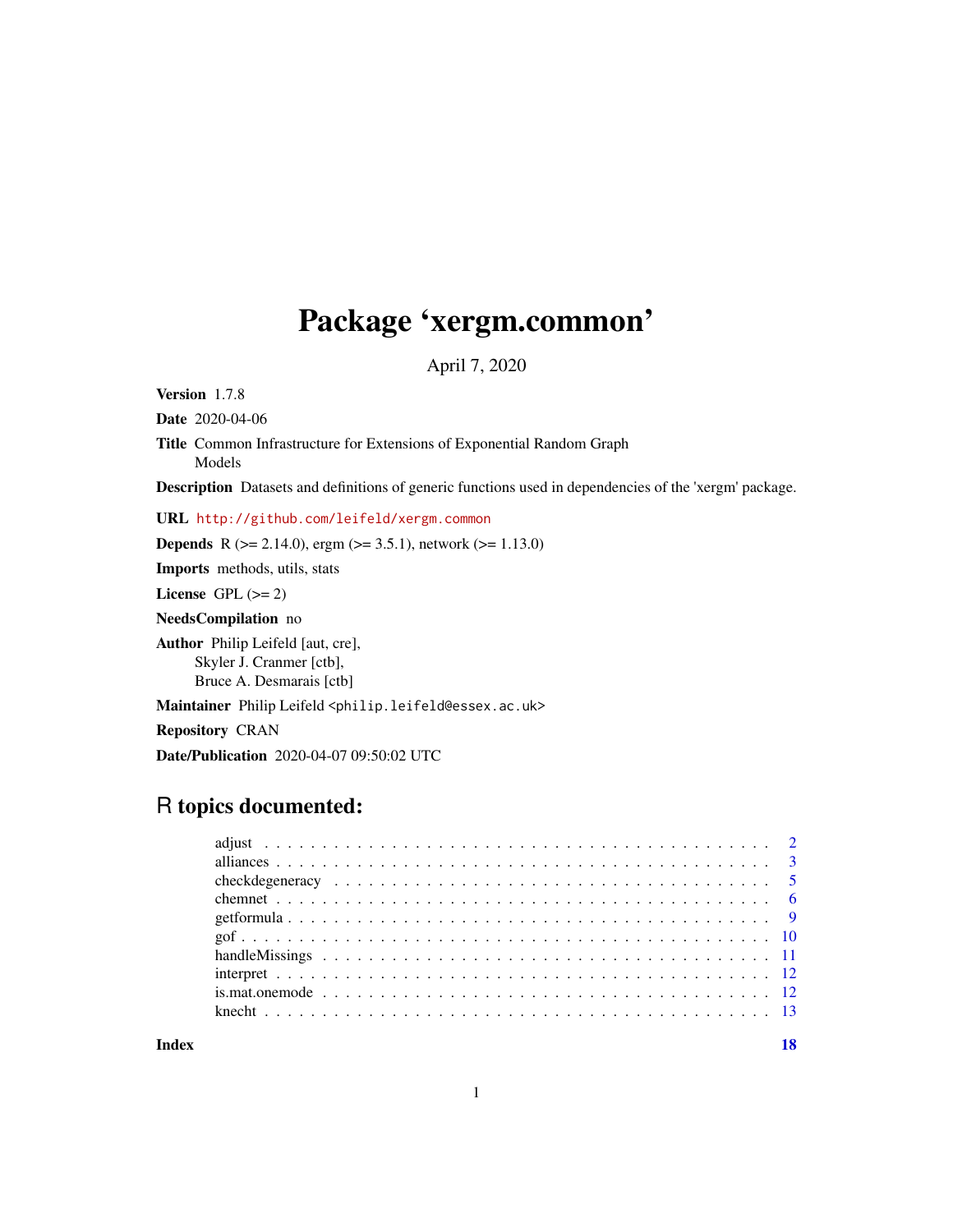#### <span id="page-1-1"></span><span id="page-1-0"></span>Description

Adjust the dimensions of a matrix to the dimensions of another matrix.

# Usage

```
adjust(source, target, remove = TRUE, add = TRUE, value = NA,returnlabels = FALSE)
```
#### Arguments

| source       | A matrix, network, list or data.frame object or a vector which should be adjusted.                                                                             |
|--------------|----------------------------------------------------------------------------------------------------------------------------------------------------------------|
| target       | A matrix, network, list or data frame object or a vector to which the source<br>object is compared with regard to its labels.                                  |
| remove       | Should rows and columns that are not present in the target object be removed?                                                                                  |
| add          | Should rows and columns that are present in the target object but not in the<br>source object be added to the source object?                                   |
| value        | The value to be inserted if a new row or column is added. By default, new cells<br>are filled with NA values, but other sensible values may include -Inf or 0. |
| returnlabels | Return a list of added and removed row and column labels rather than the actual<br>matrix, vector, or network object?                                          |

# Details

An adjacency matrix (the source matrix) is compared to another adjacency matrix (the target matrix) by matching the row or column labels. If the target matrix contains rows/columns which are not present in the source matrix, new rows and columns with the corresponding labels and NA values in the cells are inserted into the source matrix. If the source matrix contains rows/columns which are not present in the target matrix, these rows and columns are removed from the source matrix. In addition to adjacency matrices, two-mode matrices, network objects (also with vertex attributes), and vectors are supported.

# See Also

# [handleMissings](#page-10-1)

# Examples

```
# create sociomatrix a with 13 vertices a to m
vertices <- letters[1:13]
a <- matrix(rbinom(length(vertices)^2, 1, 0.1), nrow = length(vertices))
rownames(a) <- colnames(a) <- vertices
```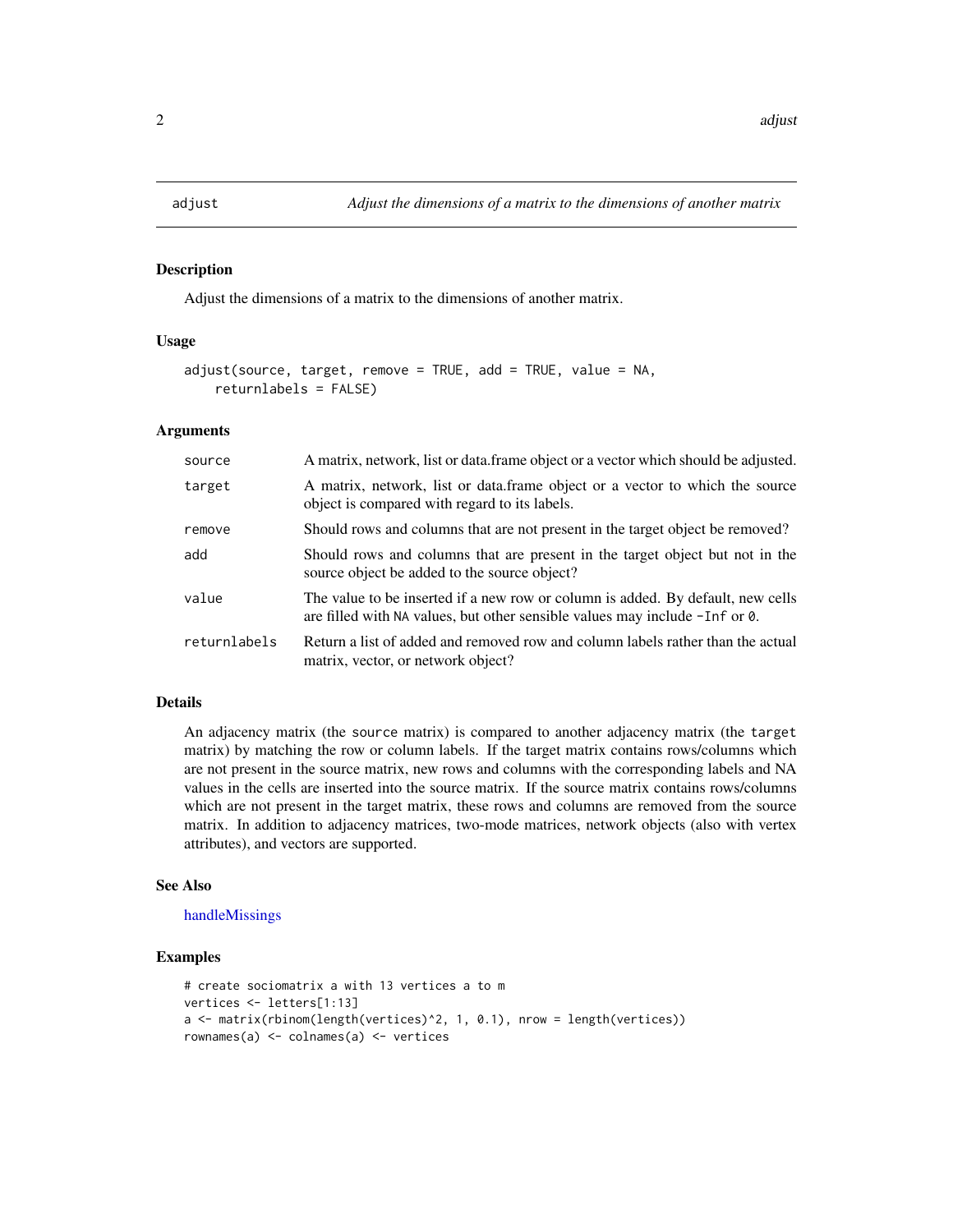#### <span id="page-2-0"></span>alliances 3

```
# create sociomatrix b with the same vertices except f and k, but additional n
vertices <- c(vertices[-c(6, 11)], "n")
b <- matrix(rbinom(length(vertices)^2, 1, 0.1), nrow = length(vertices))
rownames(b) <- colnames(b) <- vertices
# check dimensions
dim(a) # 13 \times 13dim(b) # 12 x 12
# adjust a to b: add n and fill up with NAs; remove f and k
adjust(a, b, add = TRUE, remove = TRUE)# more complex example with additional attributes stored in the network object;
# convert a to network objects with additional vertex and network attributes
nw <- network(a)
vertices <- letters[1:13]
nwattrib1 <- matrix(rbinom(length(vertices)^2, 1, 0.1), nrow = length(vertices))
nwattrib2 <- nwattrib1
rownames(nwattrib1) <- colnames(nwattrib1) <- vertices
set.network.attribute(nw, "nwattrib1", nwattrib1)
set.network.attribute(nw, "nwattrib2", nwattrib2)
set.vertex.attribute(nw, "vattrib", 1:length(vertices))
# check presence of the two attributes
list.network.attributes(nw) # nwattrib1 and nwattrib2 are listed
get.network.attribute(nw, "nwattrib1") # returns sociomatrix with labels
get.network.attribute(nw, "nwattrib2") # returns sociomatrix without labels
list.vertex.attributes(nw) # vattrib is listed
get.vertex.attribute(nw, "vattrib") # returns numeric vector 1:13
# adjust the network including the two attributes
nw.adjusted <- adjust(nw, b, add = TRUE, remove = TRUE)
as.matrix(nw.adjusted) # note that the order of nodes may have changed
get.network.attribute(nw.adjusted, "nwattrib1") # returns adjusted sociomatrix
get.network.attribute(nw.adjusted, "nwattrib2") # returns adjusted sociomatrix
get.vertex.attribute(nw.adjusted, "vattrib") # returns adjusted vector
```
alliances *Longitudinal international defense alliance network, 1981–2000*

#### Description

The alliances dataset contains the international defense alliance network among 164 countries, covering the years 1981–2000. In addition to the yearly defense alliance network, it contains data on military capabilities, governing regime type, geographic contiguity and international conflict. This is an excerpt from a dataset that has been used in two published analyses. The full dataset (Cranmer, Desmarais and Menninga 2012; Cranmer, Desmarais and Kirlkand 2012) contains a large number of countries and a much longer time series.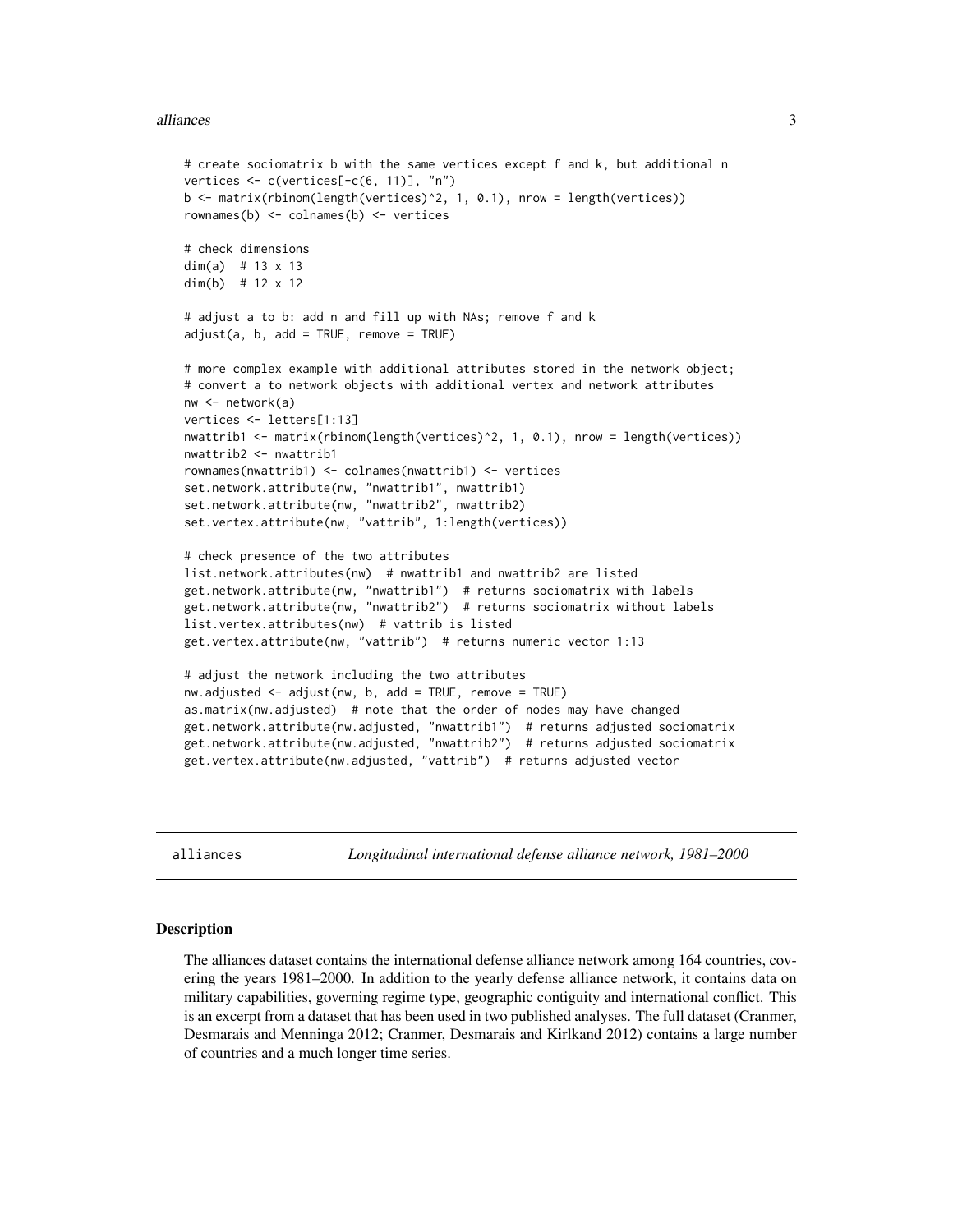#### Usage

data("alliances")

#### Format

allyNet is a list of network objects at 20 time points, 1981–2000, containing undirected defense alliance networks. In addition to the alliance ties, each network object contains three vertex attributes. cinc is the "CINC" or Composite Index of National Capability score (see [https:](https://correlatesofwar.org/data-sets/national-material-capabilities) [//correlatesofwar.org/data-sets/national-material-capabilities](https://correlatesofwar.org/data-sets/national-material-capabilities)). polity is the "polity score" of each country in the respective year. Quoting the online description, "the Polity Score captures this regime authority spectrum on a 21-point scale ranging from -10 (hereditary monarchy) to +10 (consolidated democracy)," (see [http://www.systemicpeace.](http://www.systemicpeace.org/polityproject.html) [org/polityproject.html](http://www.systemicpeace.org/polityproject.html)). year is simply the year recorded as a vertex attribute.

contigMat is a 164 x 164 binary matrix in which a 1 indicates that two countries share a border.

- lNet is a list of 20 matrices. Each element is the adjacency matrix from the previous year. This is used to model memory in the ties.
- LSP is a list of 20 matrices. Each element is a matrix recording the number of shared partners between countries in the alliance network from the previous year.
- warNet is a list of 20 matrices. Each element is a binary matrix that indicates whether two states were in a militarized interstate dispute in the respective year.

#### Source

The data were gathered by Skyler Cranmer and Bruce Desmarais in the process of writing Cranmer, Desmarais and Menninga (2012) and Cranmer, Desmarais and Kirlkand (2012).

Permission to redistribute this dataset along with this package was granted by Skyler Cranmer and Bruce Desmarais on December 15, 2015. Questions about the data should be directed to them.

#### References

Skyler J. Cranmer, Bruce A. Desmarais, and Justin H. Kirkland (2012): Toward a Network Theory of Alliance Formation. *International Ineractions* 38(3): 295–324.

Skyler J. Cranmer, Bruce A. Desmarais, and Elizabeth Menninga (2012): Complex Dependencies in the Alliance Network. *International Ineractions* 29(3):279–313.

# Examples

```
## Not run:
library("xergm")
data("alliances")
# btergm formulas look very similar to ERGM formulas.
# Note the R argument; usually want R > 1000.
# Here it is set to 50 to limit computation time.
# First, set the seed for replicability.
set.seed(123)
model \leq btergm(allyNet \sim edges + gwesp(0, fixed = TRUE)
    + edgecov(lNet) + edgecov(LSP) + edgecov(warNet)
```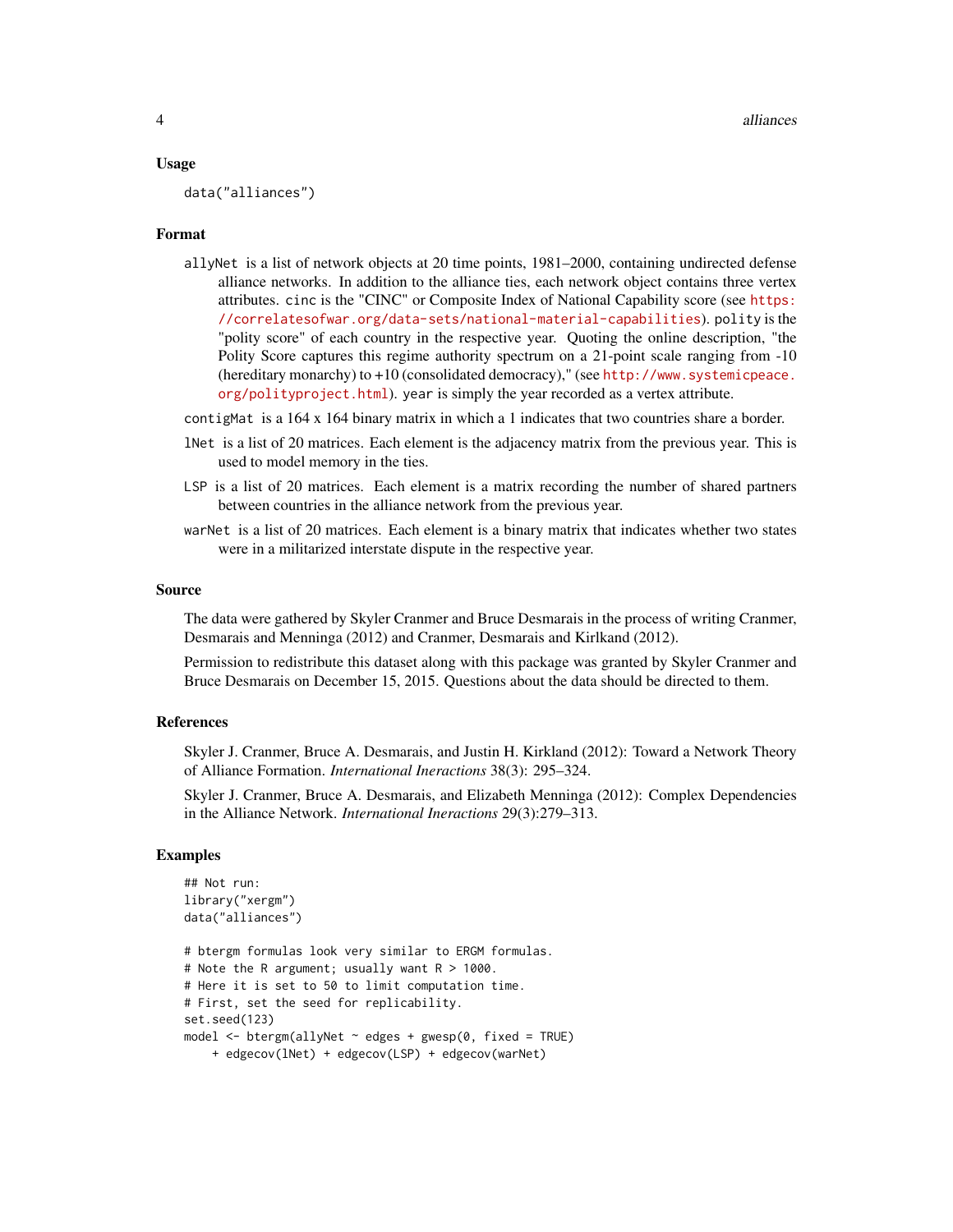# <span id="page-4-0"></span>checkdegeneracy 5

```
+ nodecov("polity") + nodecov("cinc") + absdiff("polity")
   + absdiff("cinc") + edgecov(contigMat) + nodecov("year"),
   R = 50# View estimates and confidence intervals.
summary(model)
# Evaluate model fit. Simulate 100 networks for each time point.
# Calculate edgewise shared partners, degree and geodesic distance
# distance distributions.
alliance_gof <- gof(model, statistics = c(deg, esp, geodesic))
# Plot goodness of fit.
plot(alliance_gof)
## End(Not run)
```

| checkdegeneracy | Generic function for checking whether a statistical network model is |
|-----------------|----------------------------------------------------------------------|
|                 | degenerate                                                           |

# Description

Generic function for checking whether a statistical network model is degenerate.

# Usage

```
checkdegeneracy(object, ...)
```
# Arguments

| object   | An mtergm or btergm object.                        |
|----------|----------------------------------------------------|
| $\cdots$ | Custom arguments to be handed over to subroutines. |

# Details

The checkdegeneracy function permits degeneracy checking for statistical network models (mtergm and btergm objects). See the specific methods in the btergm package.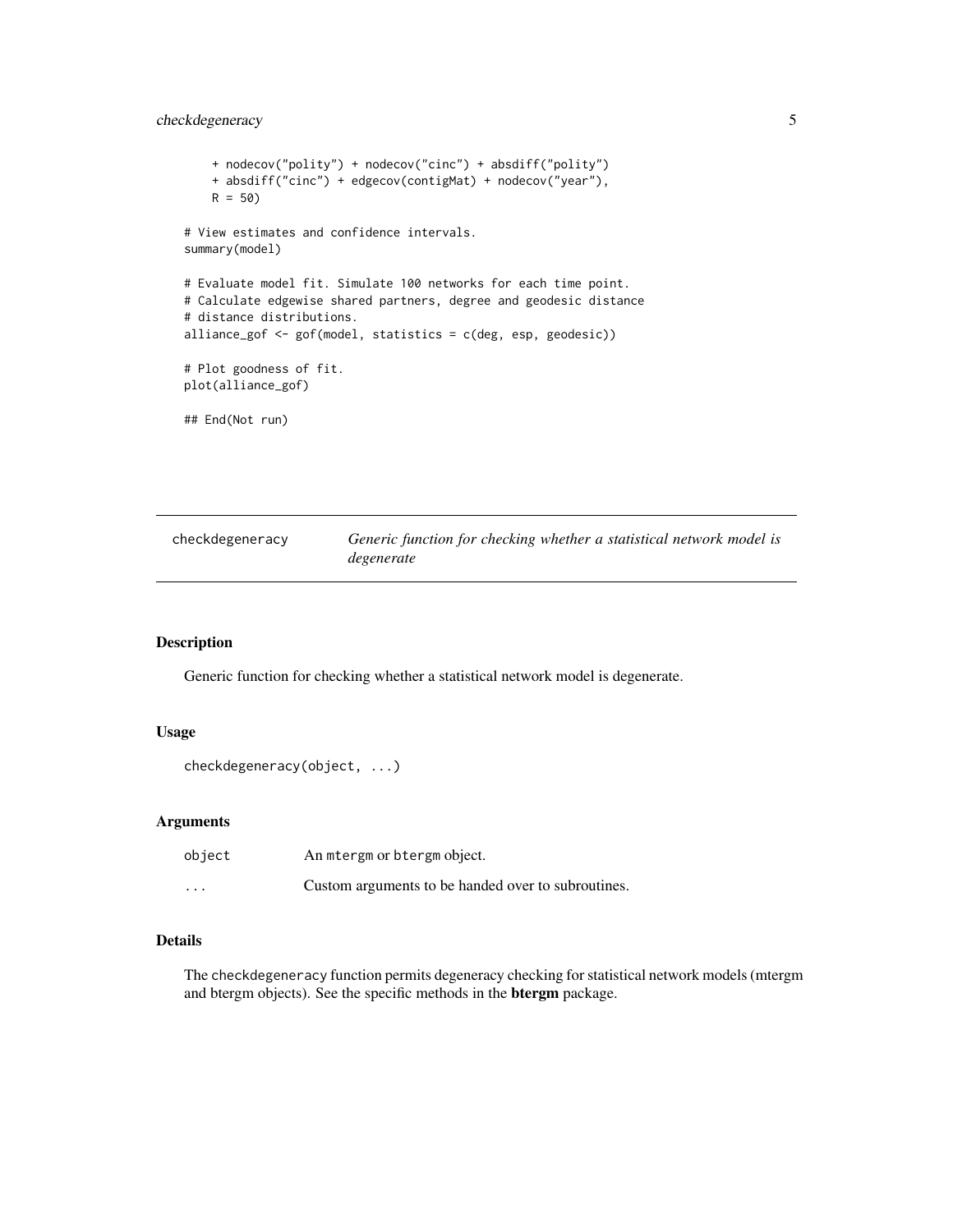<span id="page-5-0"></span>chemnet *German Toxic Chemicals Policy Network in the 1980s (Volker Schneider)*

# Description

The chemnet dataset contains network and attribute data and for the 30 most influential political actors with regard to toxic chemicals regulation in Germany in 1983/1984. While the original dataset contains up to 47 actors, this dataset contains the "complete influence core" of mutually relevant actors. The data are cross-sectional. There are no missing data; the response rate was 100 percent. Volker Schneider (University of Konstanz) collected this dataset for his dissertation (Schneider 1988). The dataset was later re-used for a journal publication on information exchange in policy networks (Leifeld and Schneider 2012).

The chemnet dataset contains network relations on political/strategic and technical/scientific information exchange, influence attribution, and membership in policy committees/forums, as well as nodal attributes on the actor type and opinions about the six most salient issues related to the political process that was leading to a new chemicals law at the time being.

# Usage

data(chemnet)

### Format

- pol is a directed 30 x 30 adjancency matrix indicating which row actor sends political/strategic information to which column actor. 1 indicates an information exchange tie, and  $0$  indicates the absence of a network tie.
- scito is a directed 30 x 30 adjacency matrix indicating which row actor sends technical/scientific information to which column actor. 1 indicates an information exchange tie, and  $\theta$  indicates the absence of a network tie. In contrast to political/strategic information exchange, two separate survey questions were asked about technical/scientific information exchange: sending information, and receiving information. The two matrices contain the same relation but one time from the sender's perspective and one time from the receiver's perspective. By combining the two matrices, one can create a "confirmed" technical/scientific information exchange relation. The scito matrix contains ties from the sender's perspective.
- scifrom is a directed 30 x 30 adjacency matrix indicating which row actor receives technical/scientific information from which column actor. 1 indicates an information exchange tie, and 0 indicates the absence of a network tie. In contrast to political/strategic information exchange, two separate survey questions were asked about technical/scientific information exchange: sending information, and receiving information. The two matrices contain the same relation but one time from the sender's perspective and one time from the receiver's perspective. By combining the two matrices, one can create a "confirmed" technical/scientific information exchange relation. The scifrom matrix contains ties from the receiver's perspective.
- infrep is a directed 30 x 30 adjancency matrix indicating which row actor deems which column actor "particularly influential". 1 indicates such a tie, and  $\theta$  indicates the absence of an influence attribution tie.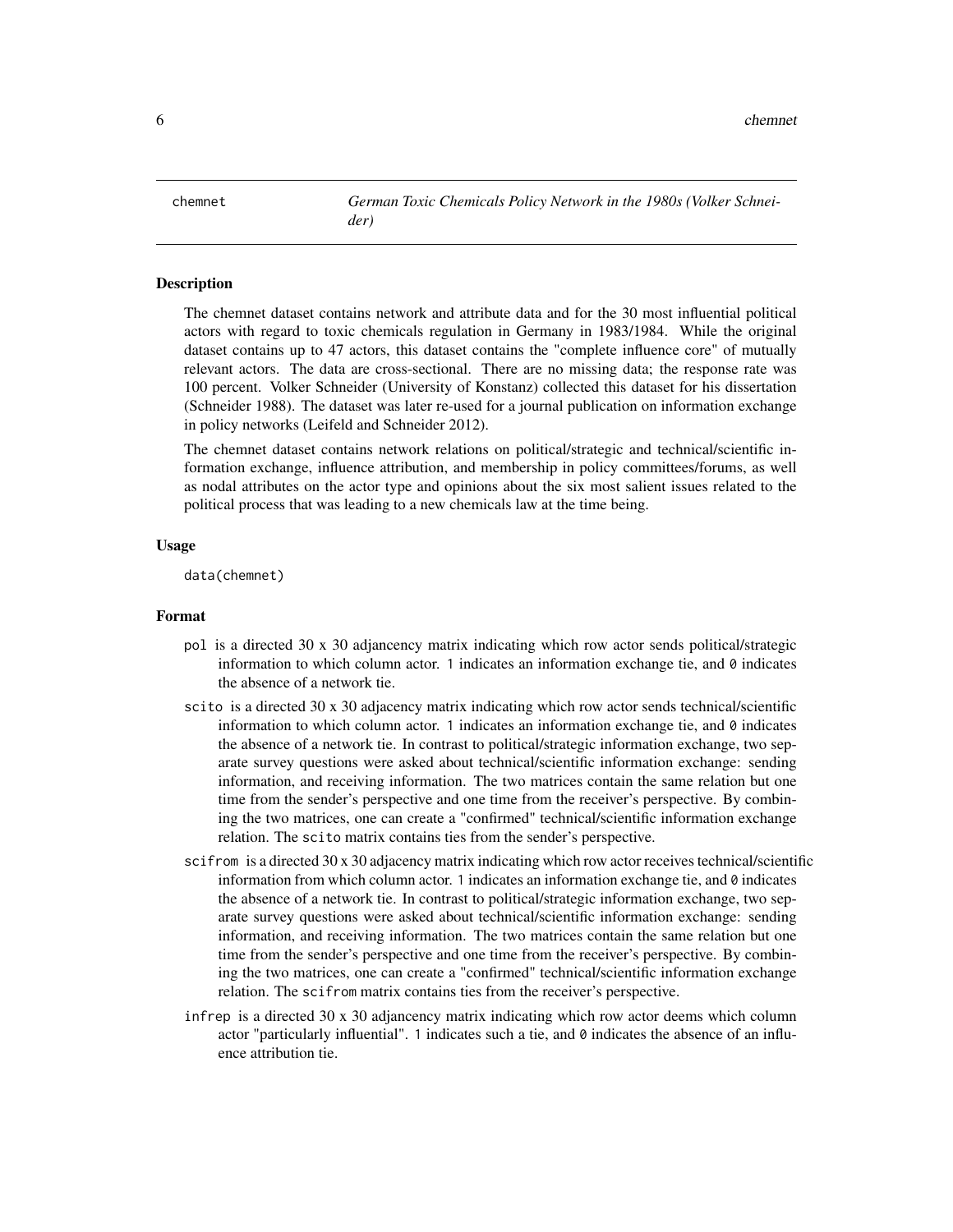#### chemnet 7

- committee is a  $30 \times 20$  two-mode (bipartite) network matrix indicating which row actor is a member of which policy committee/forum (as indicated by the column labels). 1 indicates a membership tie, and 0 indicates non-membership.
- types is a one-column data.frame where the type variable contains the actor type of each node. The following values are possible:
	- gov (government actor, e.g., a federal ministry)
	- ig (interest group
	- io (international organization)
	- par (political party)
	- sci (scientific organization)
- intpos is a 30 x 6 matrix containing the interest positions of the 30 political actors on the six most salient political issues related to a pending new chemicals law. -1 indicates a negative stance, i.e., the actor rejects the proposal; 1 indicates a positive stance, i.e., the actor supports the proposal; and 0 indicates a neutral or absent opinion.

#### Source

The data were collected using paper-based questionnaires. The questionnaires were administered in personal interviews (PAPI). Further information, including the actual survey, data on additional actors, the full names of the policy committees/forums, and the full list of unabbreviated actor names can be found online at <http://hdl.handle.net/1902.1/17004> in the replication archive of Leifeld and Schneider (2012).

- Replication archive: <http://hdl.handle.net/1902.1/17004>
- AJPS publication: <http://dx.doi.org/10.1111/j.1540-5907.2011.00580.x>

The dataset is publicly available. Questions about the data or the original study should be directed to Volker Schneider (volker.schneider@uni-konstanz.de), the author of the original study and person who collected the data.

# References

Leifeld, Philip and Volker Schneider (2012): Information Exchange in Policy Networks. *American Journal of Political Science* 53(3): 731–744. [http://dx.doi.org/10.1111/j.1540-5907.2011.](http://dx.doi.org/10.1111/j.1540-5907.2011.00580.x) [00580.x](http://dx.doi.org/10.1111/j.1540-5907.2011.00580.x).

Schneider, Volker (1988): *Politiknetzwerke der Chemikalienkontrolle. Eine Analyse einer transnationalen Politikentwicklung*. Walter de Gruyter: Berlin/New York.

Schneider, Volker and Philip Leifeld (2009): Ueberzeugungssysteme, Diskursnetzwerke und politische Kommunikation: Ein zweiter Blick auf die deutsche Chemikalienkontrolle der 1980er Jahre. In: Volker Schneider, Frank Janning, Philip Leifeld and Thomas Malang (editors): *Politiknetzwerke. Modelle, Anwendungen und Visualisierungen*. Pages 139–158. Wiesbaden: VS Verlag fuer Sozialwissenschaften. [http://dx.doi.org/10.1007%2F978-3-531-91883-9\\_6](http://dx.doi.org/10.1007%2F978-3-531-91883-9_6).

# Examples

```
## Not run:
# Replication code for Leifeld and Schneider (2012), AJPS.
```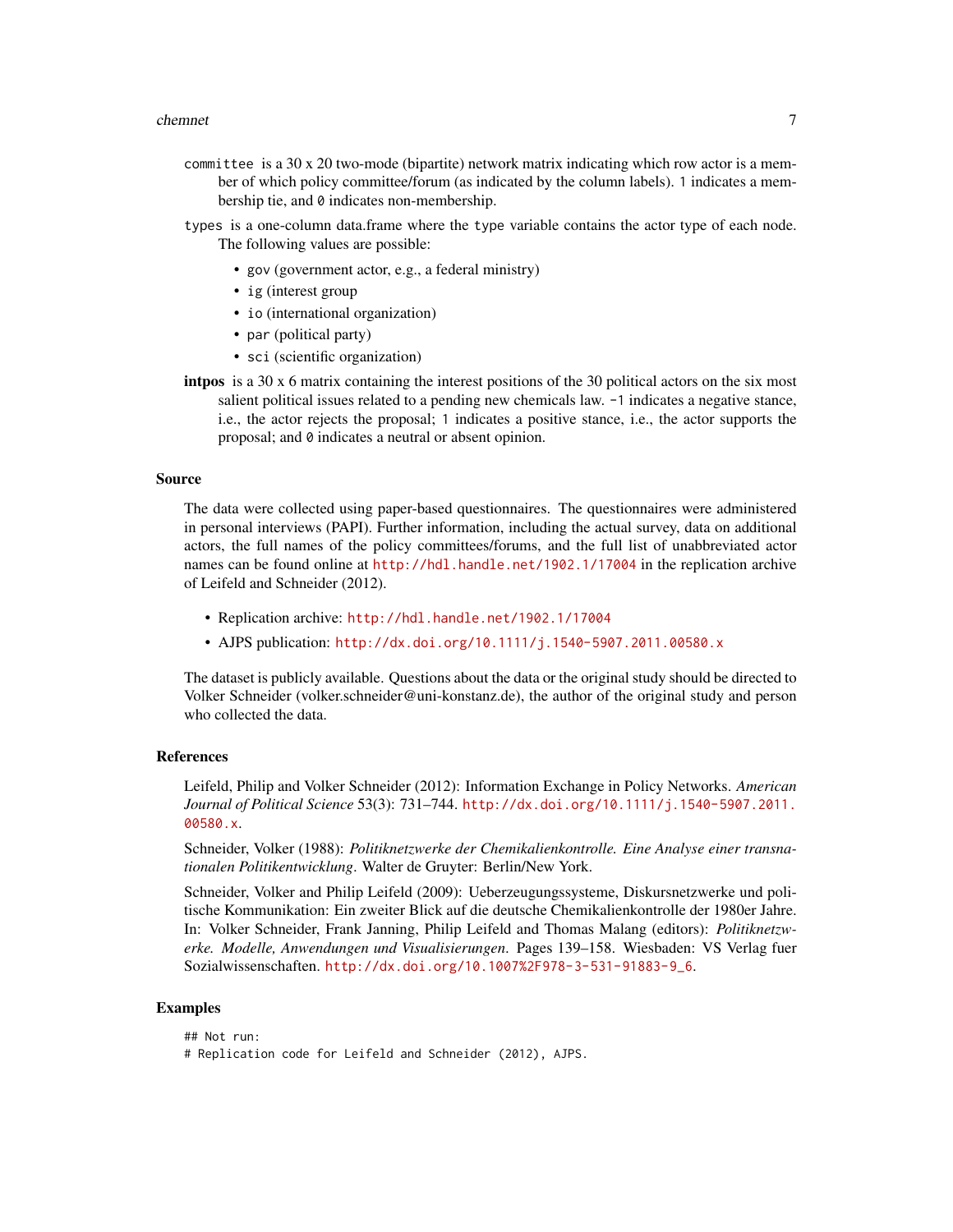#### 8 chemnet with the contract of the contract of the contract of the contract of the chemnet of the chemnet of the chemnet of the chemnet of the chemnet of the chemnet of the chemnet of the chemnet of the chemnet of the chem

```
# Note that the estimates can only be reproduced approximately
# due to internal changes in the statnet package.
# preparatory steps
library("statnet")
library("xergm")
library("texreg")
seed <- 12345
set.seed(seed)
data("chemnet")
# create confirmed network relation
sci \le scito \star t(scifrom) # equation 1 in the AJPS paper
prefsim <- dist(intpos, method = "euclidean") # equation 2
prefsim <- max(prefsim) - prefsim # equation 3
prefsim <- as.matrix(prefsim)
committee <- committee %*% t(committee) # equation 4
diag(committee) <- 0 # the diagonal has no meaning
types <- types[, 1] # convert to vector
# create network objects and store attributes
nw.pol <- network(pol) # political/stratgic information exchange
set.vertex.attribute(nw.pol, "orgtype", types)
set.vertex.attribute(nw.pol, "betweenness",
    betweenness(nw.pol)) # centrality
nw.sci <- network(sci) # technical/scientific information exchange
set.vertex.attribute(nw.sci, "orgtype", types)
set.vertex.attribute(nw.sci, "betweenness",
    betweenness(nw.sci)) # centrality
# ERGM: model 1 in the AJPS paper; only preference similarity
model1 \leq -ergm(nw.pol \sim edges + edgecov(prefsim),control = control.ergm(seed = seed))
summary(model1)
# ERGM: model 2 in the AJPS paper; complete model
model2 <- ergm(nw.pol ~
    edges +
    edgecov(prefsim) +
    mutual +
    nodemix("orgtype", base = -7) +nodeifactor("orgtype", base = -1) +
    nodeofactor("orgtype", base = -5) +
    edgecov(committee) +
    edgecov(nw.sci) +
    edgecov(infrep) +
    gwesp(0.1, fixed = TRUE) +
    gwdsp(0.1, fixed = TRUE),
   control = control.ergm(seed = seed)
\lambdasummary(model2)
```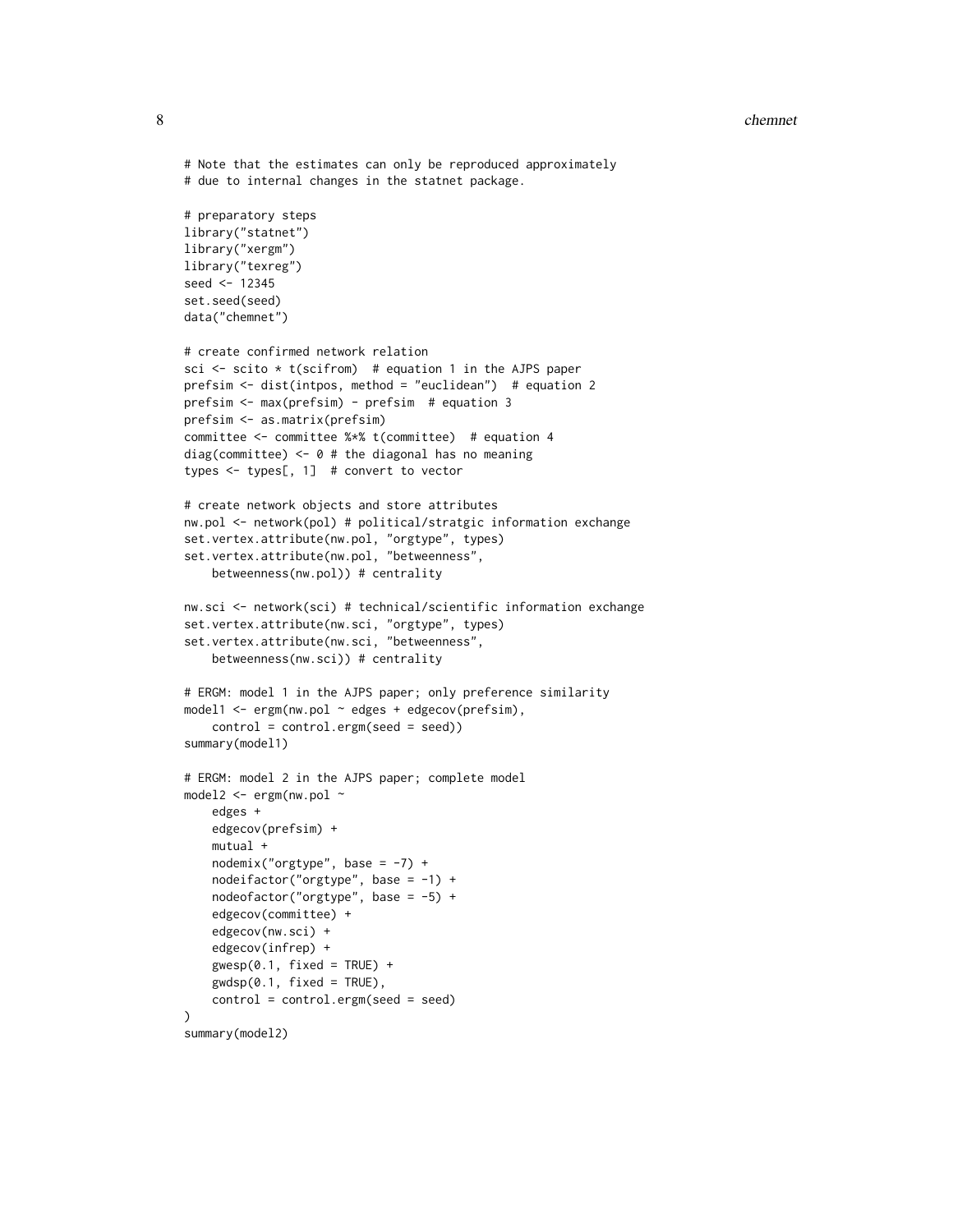#### <span id="page-8-0"></span>getformula 9

```
# ERGM: model 3 in the AJPS paper; only preference similarity
model3 <- ergm(nw.sci ~ edges + edgecov(prefsim),
    control = control.ergm(seed = seed))
summary(model3)
# ERGM: model 4 in the AJPS paper; complete model
model4 <- ergm(nw.sci ~
    edges +
   edgecov(prefsim) +
   mutual +
   nodenix("orgtype", base = -7) +nodeifactor("orgtype", base = -1) +nodeofactor("orgtype", base = -5) +
    edgecov(committee) +
    edgecov(nw.pol) +
    edgecov(infrep) +
    gwesp(0.1, fixed = TRUE) +
    gwdsp(0.1, fixed = TRUE),
    control = control.ergm(seed = seed)
\mathcal{L}summary(model4)
# regression table using the texreg package
screenreg(list(model1, model2, model3, model4))
# goodness of fit using the btergm package
gof2 <- gof(model2, roc = FALSE, pr = FALSE)
gof2 # print gof output
plot(gof2) # visual inspection of GOF
gof4 <- gof(model4, roc = FALSE, pr = FALSE)
gof4
plot(gof4)
# MCMC diagnostics
pdf("diagnostics2.pdf")
mcmc.diagnostics(model2)
dev.off()
pdf("diagnostics4.pdf")
mcmc.diagnostics(model4)
dev.off()
## End(Not run)
```
getformula *Retrieve a formula object from a model object*

#### Description

Retrieve a formula object from a model object.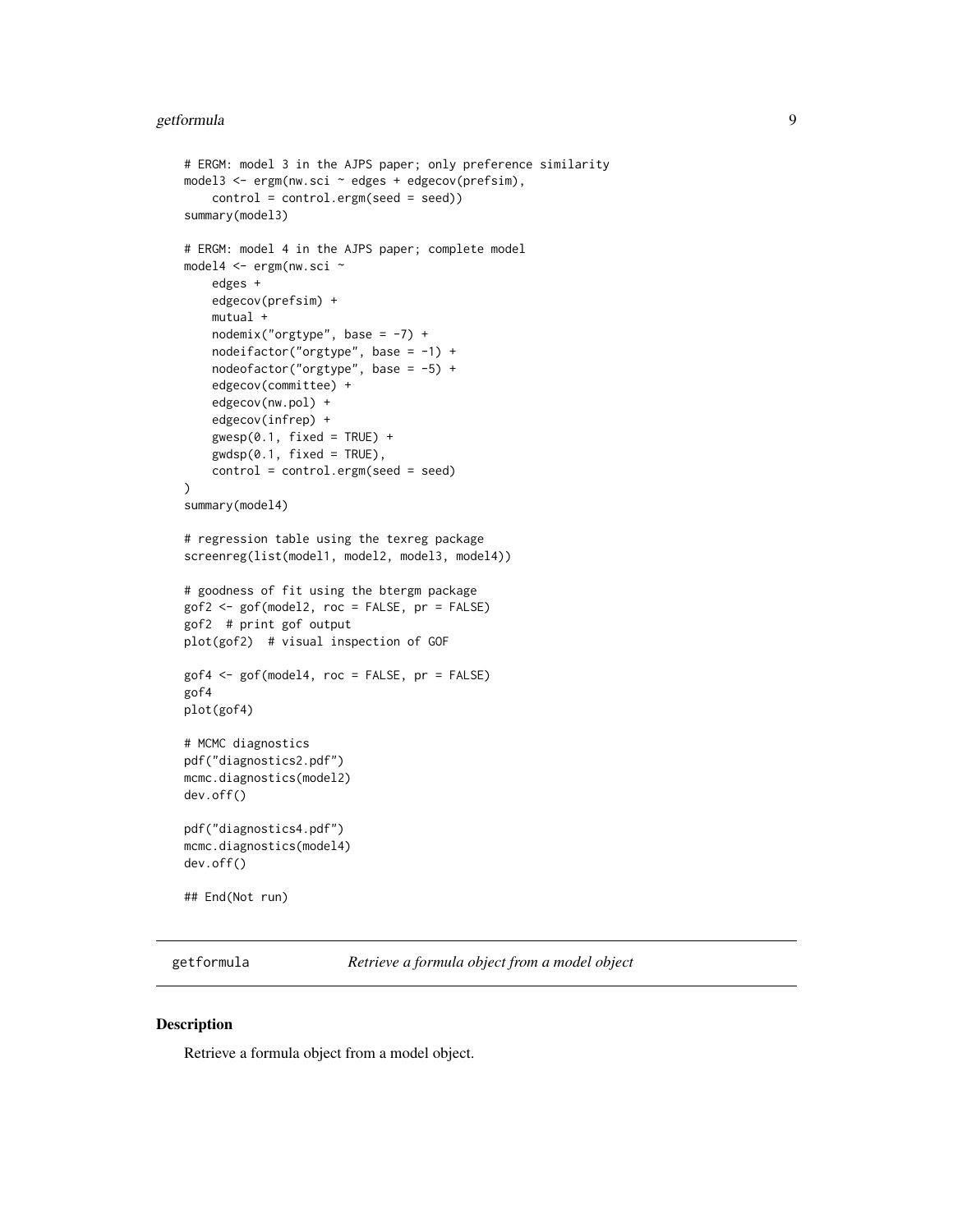# <span id="page-9-0"></span>Usage

getformula(x)

# Arguments

x A network model.

# Details

The generic getformula function serves to extract a formula from a model object.

gof *Goodness of fit for inferential network models*

# Description

Assess goodness of fit and degeneracy of inferential network models.

# Usage

gof(object, ...)

# Arguments

| obiect                  | A network model.                                                                 |
|-------------------------|----------------------------------------------------------------------------------|
| $\cdot$ $\cdot$ $\cdot$ | Arbitrary further arguments are handed over to the simulate. formula function    |
|                         | or the siena07 function. For details, refer to the help page of these functions. |

# Details

The generic gof function provides goodness-of-fit measures and degeneracy checks for inferential network models. See the specific help pages in the btergm package and other packages.

# See Also

[simulate.formula](#page-0-0)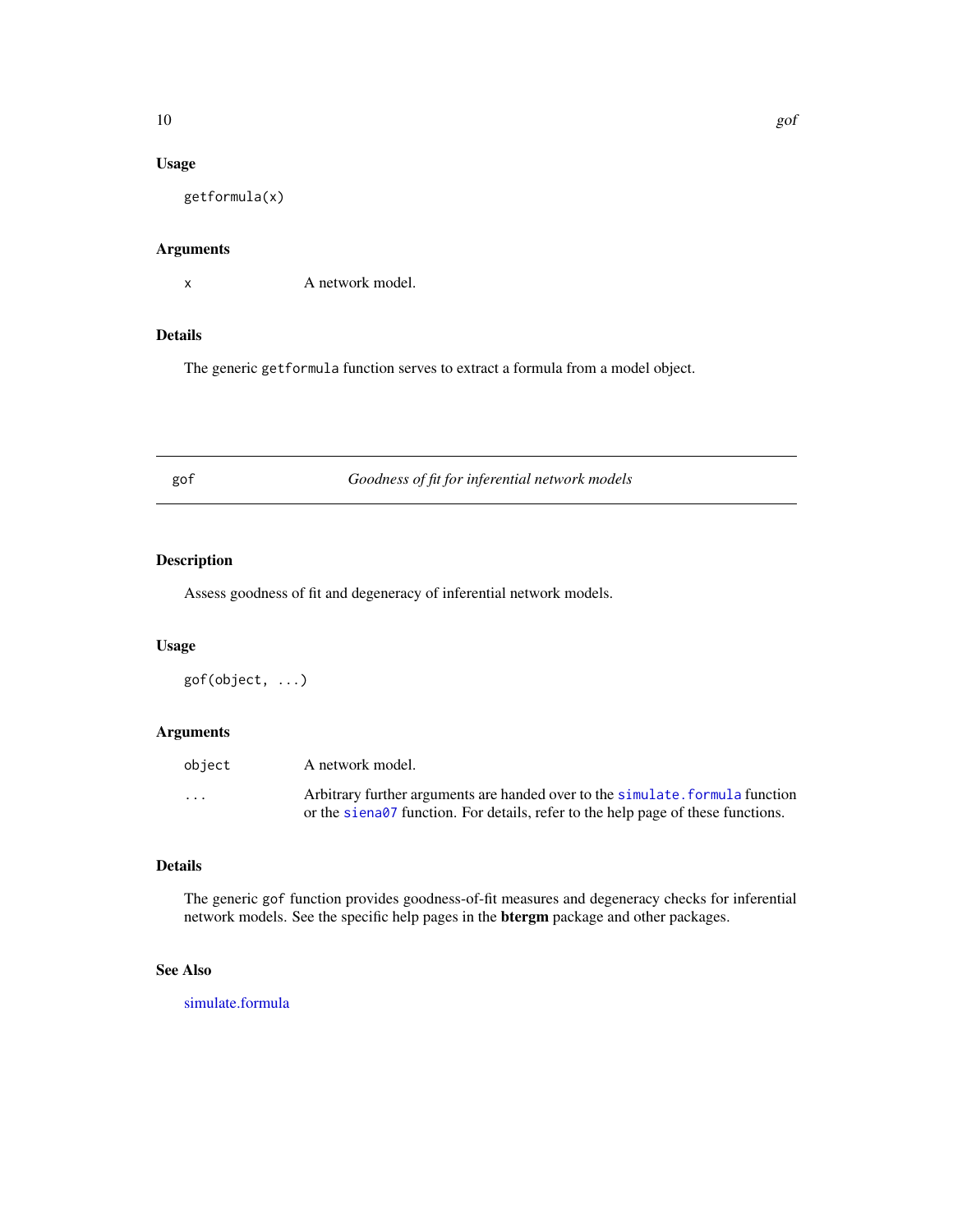<span id="page-10-1"></span><span id="page-10-0"></span>handleMissings *Handle missing data in matrices.*

# Description

Handle missing data in matrices.

#### Usage

```
handleMissings(mat, na = NA, method = "remove", logical = FALSE)
```
# Arguments

| mat     | A matrix object.                                                                                                                                                                                                                                                                                                                                                                                                                                                                                                          |
|---------|---------------------------------------------------------------------------------------------------------------------------------------------------------------------------------------------------------------------------------------------------------------------------------------------------------------------------------------------------------------------------------------------------------------------------------------------------------------------------------------------------------------------------|
| na      | The value that missing data are coded as. Usually NA, sometimes 9 or 10.                                                                                                                                                                                                                                                                                                                                                                                                                                                  |
| method  | What should be done with the missing data? If method = "remove" is set, the<br>function determines how many missing entries are in each row and column and<br>iteratively removes rows or columns with the largest amount of missing data<br>until no missing data are left in the matrix. If method = "fillmode" is set, the<br>modal value of the matrix is identified (usually $\theta$ in network matrices) and miss-<br>ing cells are imputed by filling in this modal value. method = "zero" replaces<br>NAs by 0s. |
| logical | Return a matrix with logical values indicating which cells should be removed?<br>By default the manipulated matrix is returned.                                                                                                                                                                                                                                                                                                                                                                                           |

# Details

This function deals with missing data in matrices or network objects used for inferential network analysis. It can either remove missing rows and/or columns iteratively (rows and columns with more NA values first, then successively rows and columns with fewer NA entries) or replace missing values by the modal value of the matrix or by 0. The function can return either the manipulated matrix or a matrix with logical values indicating which of the cells should be removed.

# See Also

[adjust](#page-1-1)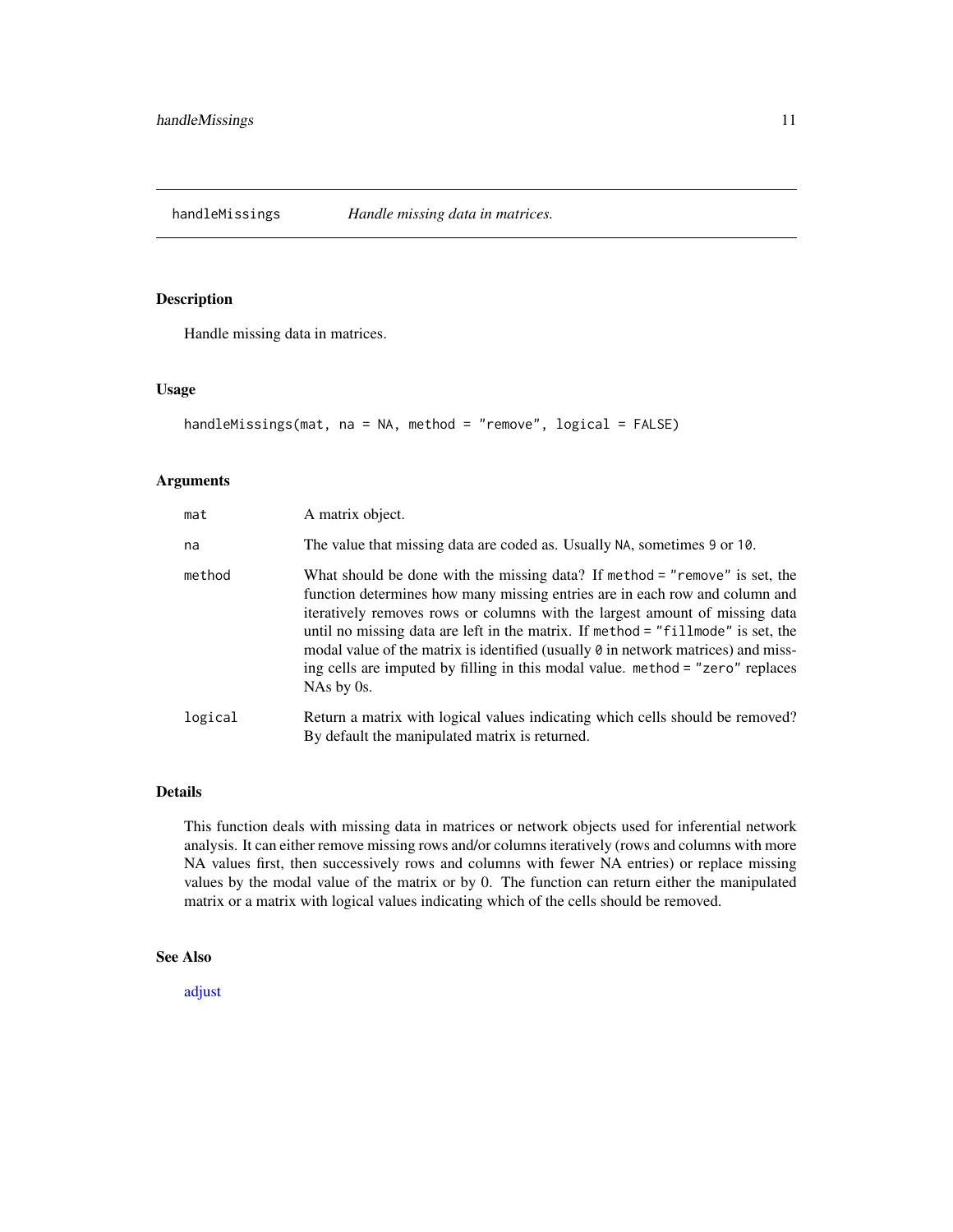<span id="page-11-0"></span>

# Description

Generic interpretation function for statistical network models.

#### Usage

```
interpret(object, ...)
```
# Arguments

| object   | An ergm or btergm object.                          |
|----------|----------------------------------------------------|
| $\cdots$ | Custom arguments to be handed over to subroutines. |

#### Details

The interpret function facilitates interpretation of statistical network models at the micro level, as described in Desmarais and Cranmer (2012). See the specific methods in the btergm package.

# References

Desmarais, Bruce A. and Skyler J. Cranmer (2012): Micro-Level Interpretation of Exponential Random Graph Models with Application to Estuary Networks. *The Policy Studies Journal* 40(3): 402–434.

is.mat.onemode *Check whether a matrix is one-mode or directed*

# Description

Check whether a matrix represents a one-mode network (as opposed to a two-mode network) and whether a network represented by a matrix is directed (as opposed to undirected).

#### Usage

is.mat.onemode(mat)

is.mat.directed(mat)

#### Arguments

mat A matrix object containing zeros and ones.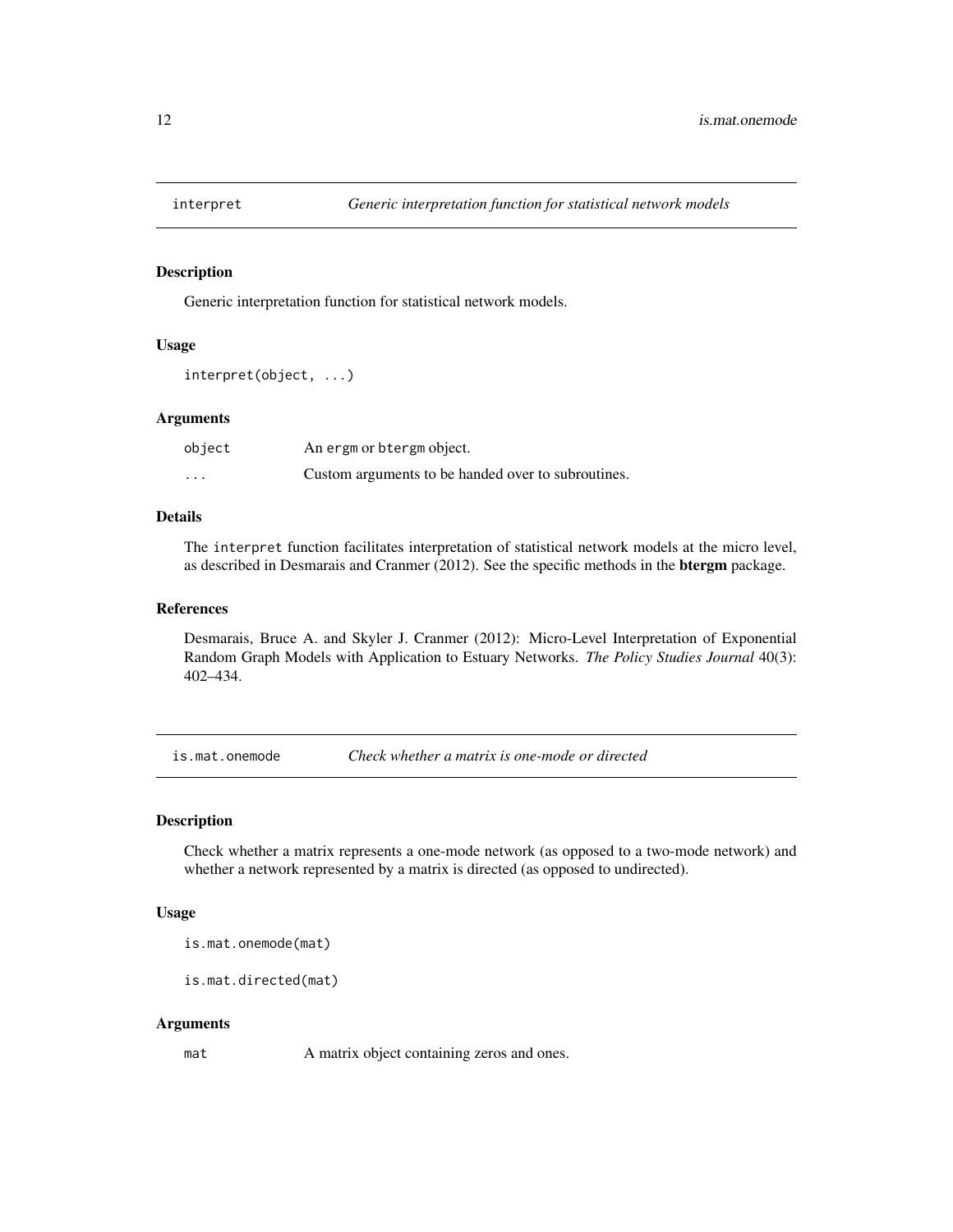#### <span id="page-12-0"></span>knecht and the state of the state of the state of the state of the state of the state of the state of the state of the state of the state of the state of the state of the state of the state of the state of the state of the

# Details

The is.mat.onemode function returns TRUE if the input matrix mat represents a one-mode network and FALSE otherwise. The is.mat.directed function returns TRUE if the input matrix mat represents a directed network and FALSE otherwise.

knecht *Longitudinal classroom friendship network and behavior (Andrea Knecht)*

# **Description**

The Knecht dataset contains the friendship network of 26 pupils in a Dutch school class measured at four time points along with several demographic and behavioral covariates like age, sex, ethnicity, religion, delinquency, alcohol consumption, primary school co-attendance, and school advice. Some of these covariates are constant while others vary over time.

The full dataset (see Knecht 2006 and 2008) contains a large number of classrooms while the dataset presented here is an excerpt based on one single classroom. This excerpt was first used in a tutorial for the software **Siena** and the corresponding R package **RSiena** (Snijders, Steglich and van de Bunt 2010). The following description was largely copied from the original data description provided on the homepage of the **Siena** project (see below for the URL).

The data were collected between September 2003 and June 2004 by Andrea Knecht, supervised by Chris Baerveldt, at the Department of Sociology of the University of Utrecht (NL). The entire study is reported in Knecht (2008). The project was funded by the Netherlands Organisation for Scientific Research NWO, grant 401-01-554. The 26 students were followed over their first year at secondary school during which friendship networks as well as other data were assessed at four time points at intervals of three months. There were 17 girls and 9 boys in the class, aged 11–13 at the beginning of the school year. Network data were assessed by asking students to indicate up to twelve classmates which they considered good friends. Delinquency is defined as a rounded average over four types of minor delinquency (stealing, vandalism, graffiti, and fighting), measured in each of the four waves of data collection. The five-point scale ranged from 'never' to 'more than 10 times', and the distribution is highly skewed. In a range of 1–5, the mode was 1 at all four waves, the average rose over time from 1.4 to 2.0, and the value 5 was never observed.

#### Usage

data(knecht)

# Format

Note: the data have to be transformed before they can be used with btergm and related packages (see examples below).

friendship is a list of adjacency matrices at four time points, containing friendship nominations of the column node by the row node. The following values are used:  $\theta =$  no,  $1 =$  yes, NA = missing,  $10 = not a member of the classroom (structural zero).$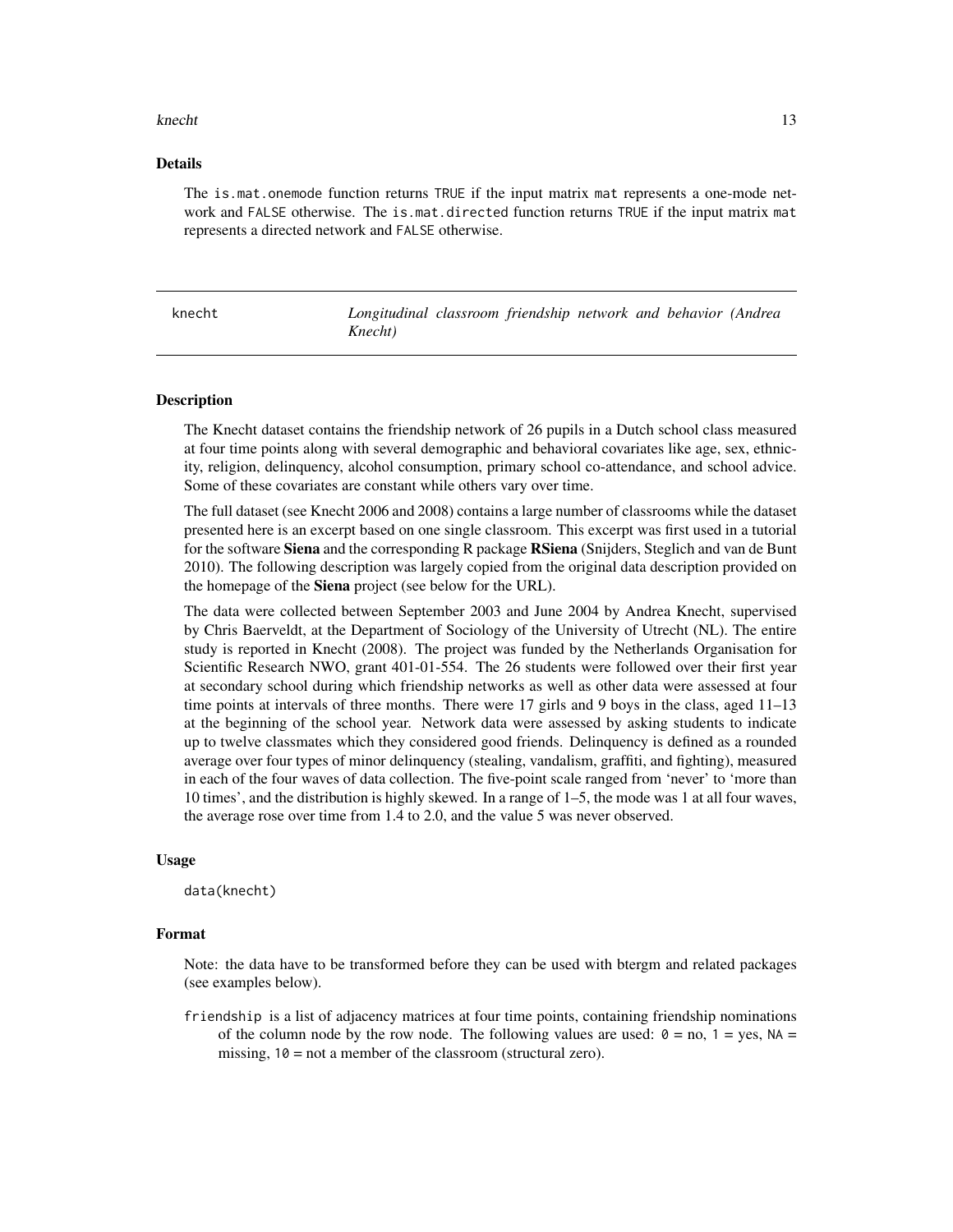demographics is a data frame with 26 rows (the pupils) and four demographic variables about the pupils:

- sex  $(1 = \text{girl}, 2 = \text{boy})$
- age (in years)
- ethnicity (1 = Dutch, 2 = other,  $\theta$  = missing)
- religion (1 = Christian, 2 = non-religious, 3 = non-Christian religion,  $\theta$  = missing)
- primary is a 26 x 26 matrix indicating whether two pupils attended the same primary school.  $\theta$  = no,  $1 = yes$ .
- delinquency is a data frame with 26 rows (the pupils) and four columns (the four time steps). It contains the rounded average of four items (stealing, vandalizing, fighting, graffiti). Categories: frequency over last three months,  $1 =$  never,  $2 =$  once,  $3 = 2-4$  times,  $4 = 5-10$  times,  $5 =$  more than 10 times;  $\theta =$  missing.
- alcohol is a data frame with 26 rows (the pupils) and 3 columns (waves 2, 3, and 4). It contains data on alcohol use ("How often did you drink alcohol with friends in the last three months?"). Categories:  $1 =$  never,  $2 =$  once,  $3 = 2-4$  times,  $4 = 5-10$  times,  $5 =$  more than 10 times;  $\phi =$ missing.
- advice is a data frame with one variable, "school advice", the assessment given at the end of primary school about the school capabilities of the pupil ( $4 = \text{low}, 8 = \text{high}, 0 = \text{missing}$ )

#### Source

The data were gathered by Andrea Knecht, as part of her PhD research, building on methods developed by Chris Baerveldt, initiator and supervisor of the project. The project is funded by the Netherlands Organisation for Scientific Research NWO, grant 401-01-554, and is part of the research program "Dynamics of Networks and Behavior" with principle investigator Tom A. B. Snijders.

- Complete original data: [https://easy.dans.knaw.nl/ui/datasets/id/easy-dataset:](https://easy.dans.knaw.nl/ui/datasets/id/easy-dataset:48665) [48665](https://easy.dans.knaw.nl/ui/datasets/id/easy-dataset:48665)
- This excerpt in Siena format: [http://www.stats.ox.ac.uk/~snijders/siena/klas12b.](http://www.stats.ox.ac.uk/~snijders/siena/klas12b.zip) [zip](http://www.stats.ox.ac.uk/~snijders/siena/klas12b.zip)
- Siena dataset description: [http://www.stats.ox.ac.uk/~snijders/siena/tutorial2010\\_](http://www.stats.ox.ac.uk/~snijders/siena/tutorial2010_data.htm) [data.htm](http://www.stats.ox.ac.uk/~snijders/siena/tutorial2010_data.htm)

Permission to redistribute this dataset along with this package was granted by Andrea Knecht on April 17, 2014. Questions about the data or the original study should be directed to her.

# References

Knecht, Andrea (2006): *Networks and Actor Attributes in Early Adolescence* [2003/04]. Utrecht, The Netherlands Research School ICS, Department of Sociology, Utrecht University. (ICS-Codebook no. 61).

Knecht, Andrea (2008): *Friendship Selection and Friends' Influence. Dynamics of Networks and Actor Attributes in Early Adolescence*. PhD Dissertation, University of Utrecht. [http://dspace.](http://dspace.library.uu.nl/bitstream/handle/1874/25950/full.pdf) [library.uu.nl/bitstream/handle/1874/25950/full.pdf](http://dspace.library.uu.nl/bitstream/handle/1874/25950/full.pdf).

Knecht, Andrea, Tom A. B. Snijders, Chris Baerveldt, Christian E. G. Steglich, and Werner Raub (2010): Friendship and Delinquency: Selection and Influence Processes in Early Adolescence.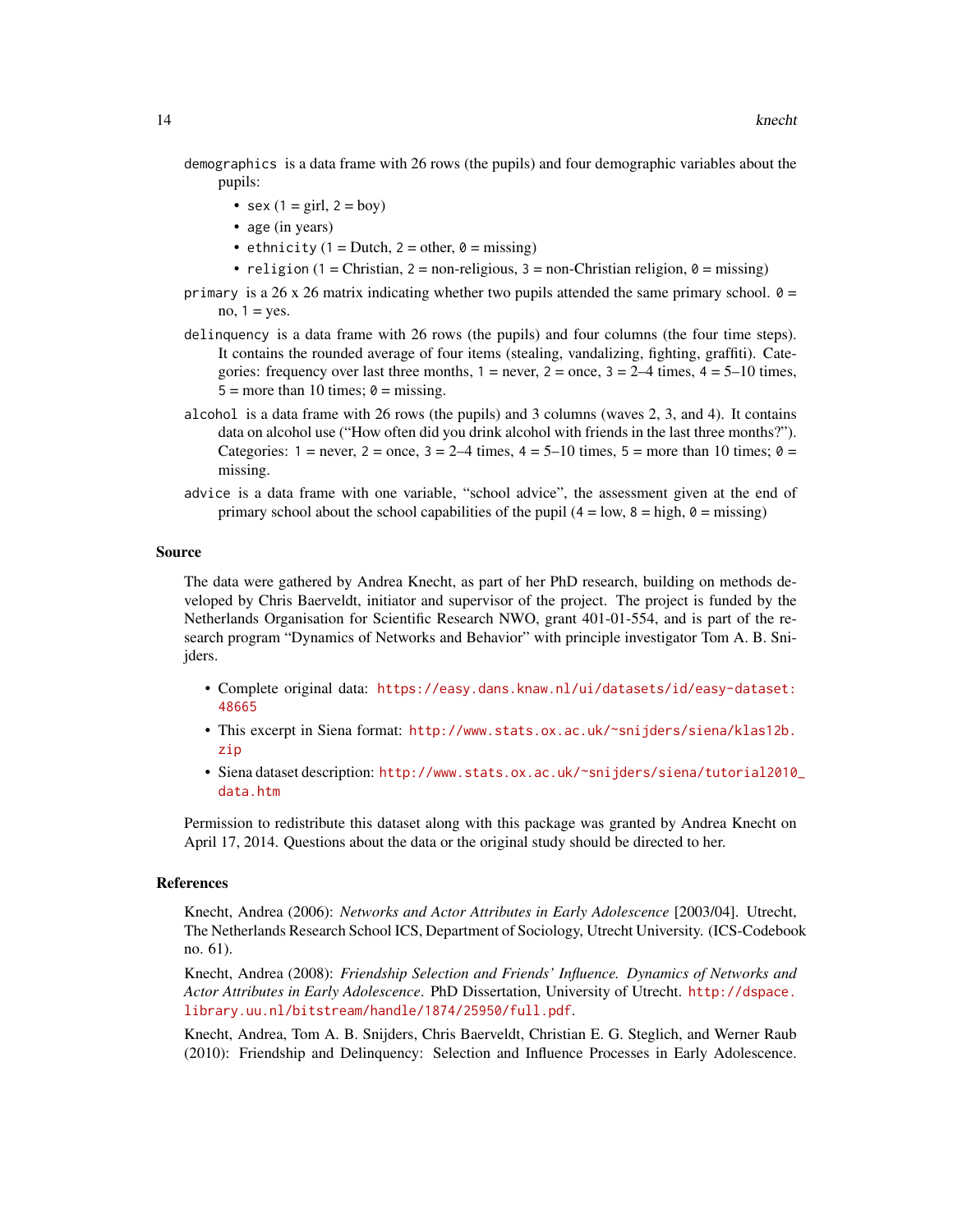#### knecht and the state of the state of the state of the state of the state of the state of the state of the state of the state of the state of the state of the state of the state of the state of the state of the state of the

*Social Development* 19(3): 494–514. [http://dx.doi.org/10.1111/j.1467-9507.2009.00564.](http://dx.doi.org/10.1111/j.1467-9507.2009.00564.x) [x](http://dx.doi.org/10.1111/j.1467-9507.2009.00564.x).

Leifeld, Philip and Skyler J. Cranmer (2014): A Theoretical and Empirical Comparison of the Temporal Exponential Random Graph Model and the Stochastic Actor-Oriented Model. Paper presented at the 7th Political Networks Conference, McGill University, Montreal, Canada, May 30. <http://arxiv.org/abs/1506.06696>.

Leifeld, Philip, Skyler J. Cranmer and Bruce A. Desmarais (2017): Temporal Exponential Random Graph Models with btergm: Estimation and Bootstrap Confidence Intervals. *Journal of Statistical Software*.

Snijders, Tom A. B., Christian E. G. Steglich, and Gerhard G. van de Bunt (2010): Introduction to Actor-Based Models for Network Dynamics. *Social Networks* 32: 44–60. [http://dx.doi.org/](http://dx.doi.org/10.1016/j.socnet.2009.02.004) [10.1016/j.socnet.2009.02.004](http://dx.doi.org/10.1016/j.socnet.2009.02.004).

Steglich, Christian E. G. and Andrea Knecht (2009): Die statistische Analyse dynamischer Netzwerkdaten. In: Stegbauer, Christian and Roger Haeussling (editors), *Handbuch der Netzwerkforschung*, Wiesbaden: Verlag fuer Sozialwissenschaften.

# Examples

## Not run:

```
# ====================================================================
# The following example was taken from the JSS article about btergm
```

```
# that is referenced above (Leifeld, Cranmer and Desmarais 2017).
```

```
# ====================================================================
```

```
require("texreg")
require("sna")
require("xergm")
require("RSiena")
data("knecht")
# step 1: make sure the network matrices have node labels
for (i in 1:length(friendship)) {
 rownames(friendship[[i]]) <- 1:nrow(friendship[[i]])
 colnames(friendship[[i]]) <- 1:ncol(friendship[[i]])
}
rownames(primary) <- rownames(friendship[[1]])
colnames(primary) <- colnames(friendship[[1]])
sex <- demographics$sex
names(sex) <- 1:length(sex)
# step 2: imputation of NAs and removal of absent nodes:
friendship <- handleMissings(friendship, na = 10, method = "remove")
friendship <- handleMissings(friendship, na = NA, method = "fillmode")
# step 3: add nodal covariates to the networks
for (i in 1:length(friendship)) {
 s <- adjust(sex, friendship[[i]])
 friendship[[i]] <- network(friendship[[i]])
 friendship[[i]] <- set.vertex.attribute(friendship[[i]], "sex", s)
  idegsqrt <- sqrt(degree(friendship[[i]], cmode = "indegree"))
```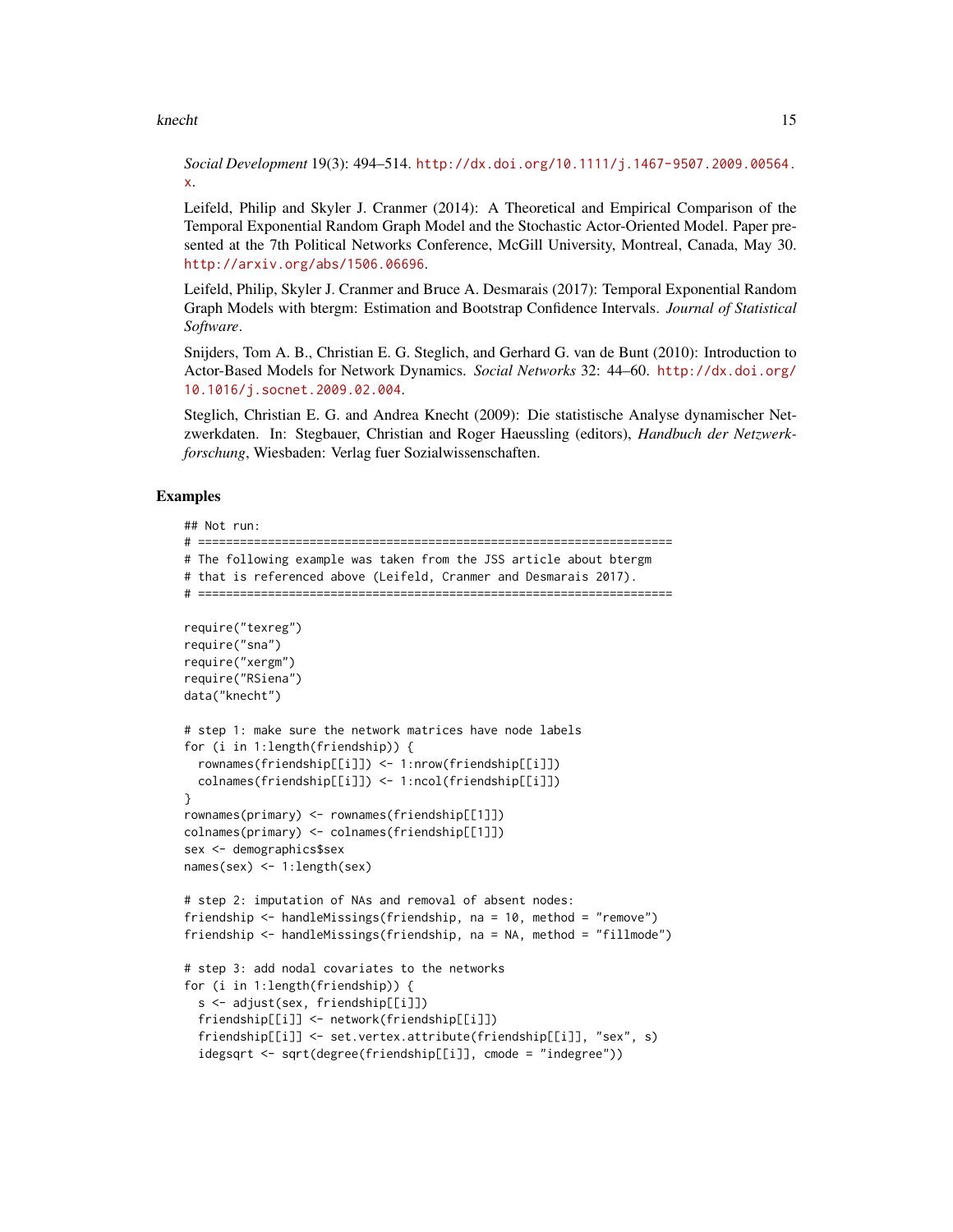```
friendship[[i]] <- set.vertex.attribute(friendship[[i]],
      "idegsqrt", idegsqrt)
 odegsqrt <- sqrt(degree(friendship[[i]], cmode = "outdegree"))
 friendship[[i]] <- set.vertex.attribute(friendship[[i]],
      "odegsqrt", odegsqrt)
}
sapply(friendship, network.size)
# step 4: plot the networks
pdf("knecht.pdf")
par(mfrow = c(2, 2), mar = c(0, 0, 1, 0))for (i in 1:length(friendship)) {
 plot(network(friendship[[i]]), main = paste("t =", i),
 usearrows = TRUE, edge.col = "grey50")
}
dev.off()
# step 5: estimate TERGMS without and with temporal dependencies
model.2a <- btergm(friendship ~ edges + mutual + ttriple +
    transitiveties + ctriple + nodeicov("idegsqrt") +
    nodeicov("odegsqrt") + nodeocov("odegsqrt") +
    nodeofactor("sex") + nodeifactor("sex") + nodematch("sex") +
    edgecov(primary), R = 100)
model.2b <- btergm(friendship ~ edges + mutual + ttriple +
    transitiveties + ctriple + nodeicov("idegsqrt") +
    nodeicov("odegsqrt") + nodeocov("odegsqrt") +
    nodeofactor("sex") + nodeifactor("sex") + nodematch("sex") +
    edgecov(primary) + delrecip + memory(type = "stability"),
   R = 100# step 6: alternatively, estimate via MCMC-MLE:
model.2d <- mtergm(friendship ~ edges + mutual + ttriple +
    transitiveties + ctriple + nodeicov("idegsqrt") +
    nodeicov("odegsqrt") + nodeocov("odegsqrt") +
    nodeofactor("sex") + nodeifactor("sex") + nodematch("sex") +
    edgecov(primary) + delrecip + memory(type = "stability"),
    control = control.ergm(MCMC.samplesize = 5000, MCMC.interval = 2000))
# step 7: GOF assessment with out-of-sample prediction
model.2e <- btergm(friendship[1:3] ~ edges + mutual + ttriple +
    transitiveties + ctriple + nodeicov("idegsqrt") +
    nodeicov("odegsqrt") + nodeocov("odegsqrt") +
    nodeofactor("sex") + nodeifactor("sex") + nodematch("sex") +
    edgecov(primary) + delrecip + memory(type = "stability"),R = 100gof.2e \leq gof(model.2e, nsim = 100, target = friendship[[4]],
    formula = friendship[3:4] \sim edges + mutual + ttriple +
    transitiveties + ctriple + nodeicov("idegsqrt") +
    nodeicov("odegsqrt") + nodeocov("odegsqrt") +
    nodeofactor("sex") + nodeifactor("sex") + nodematch("sex") +
    edgecov(primary) + delrecip + memory(type = "stability"),
```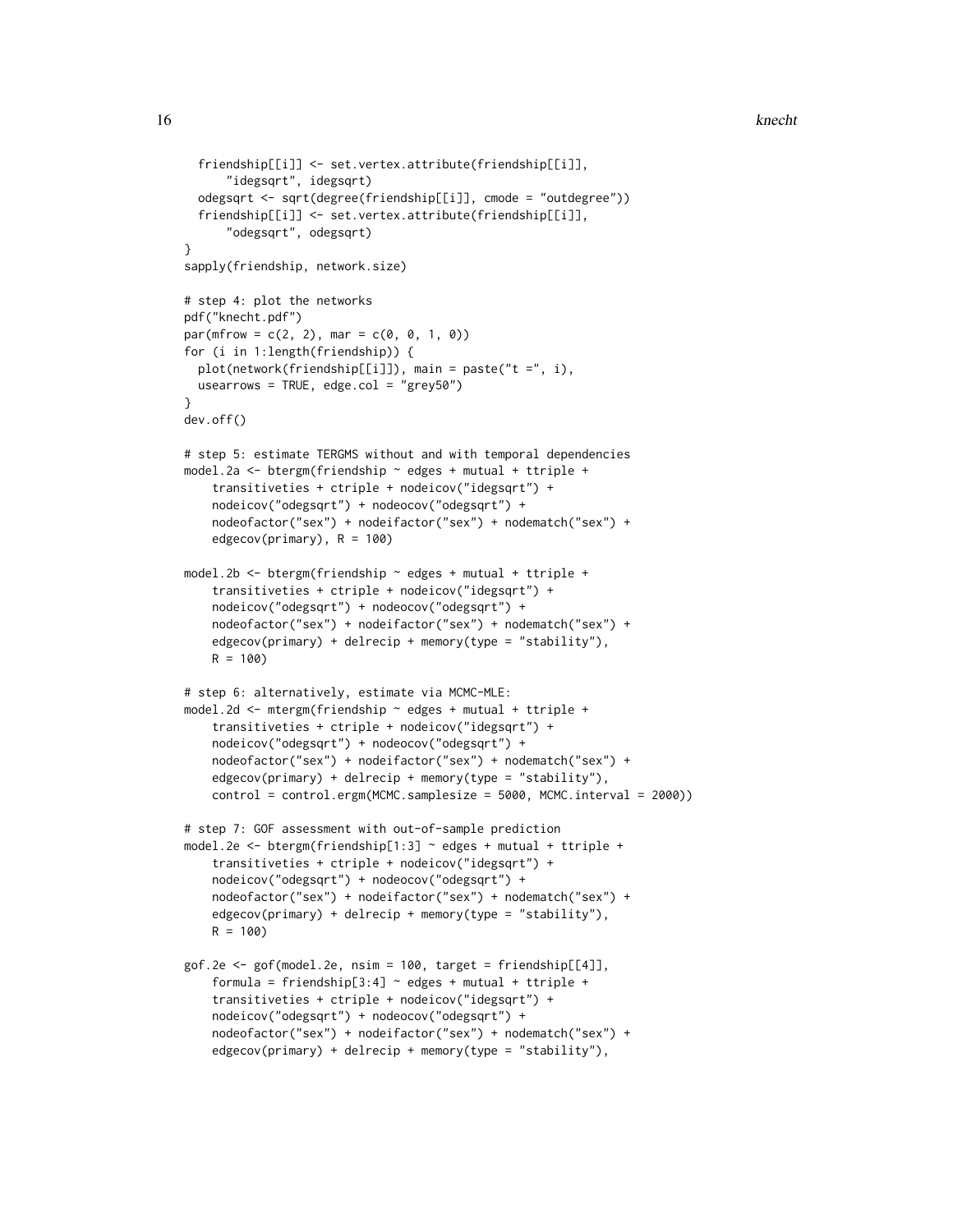### knecht and the state of the state of the state of the state of the state of the state of the state of the state of the state of the state of the state of the state of the state of the state of the state of the state of the

```
coef = coef(model.2b), statistics = c(esp, dsp, geodesic,
    deg, triad.undirected, rocpr))
pdf("gof-2e.pdf", width = 8, height = 6)
plot(gof.2e)
dev.off()
```
## End(Not run)